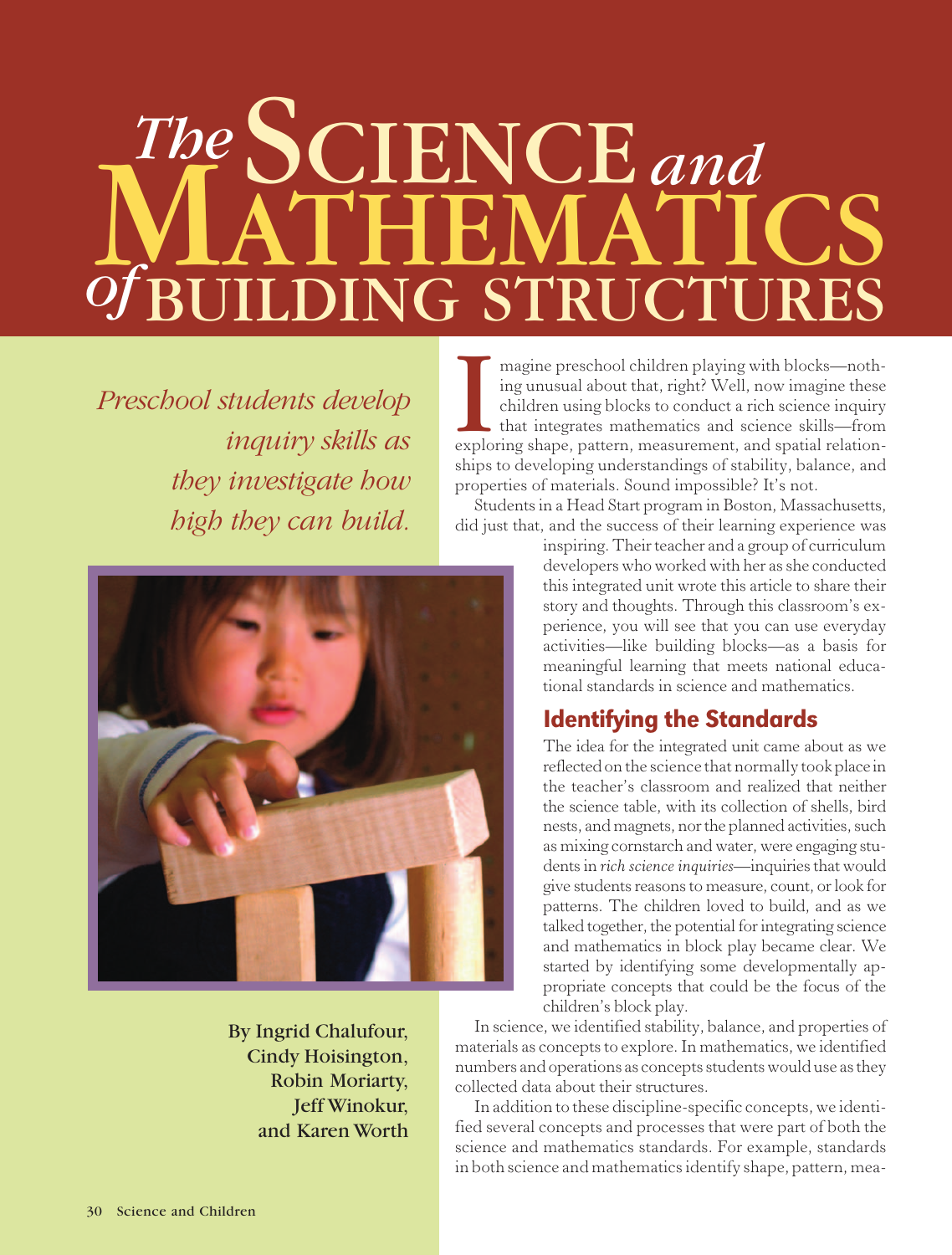

surement, and spatial relationships as important concepts for study. Similarly, both disciplines identify questioning, problem solving, analyzing, reasoning, communicating, connecting, investigating, and creating and using representations as processes central to engagement with each subject.

Together we created a Venn diagram (Figure 1, page 32) to clarify our thinking and to show the relationships between the content and processes presented in the *National Science Education Standards* (NRC 1996) and the *National Association of Teachers of Mathematics Principles and Standards for School Mathematics* (NCTM 2000). The figure's center area points out the unit's areas of overlap, while the areas on the right- and left-hand sides point out the targeted concepts specific to each discipline.

# Readying the Classroom

Having identified the standards that would guide the teaching and learning in the block unit over the next several months, the teacher set about transforming the classroom to best meet the unit's learning goals and the needs and interests of her students.

To begin, she created an environment for inquiry by enlarging the block area, creating additional building centers and adding foam and cardboard blocks to the collection of unit, hollow, and tabletop blocks. She also temporarily removed Legos from the block collection. Though the children loved Legos, they tended to use them to build solid, squat structures, and she wanted them to experiment with materials that did not stick together. She hoped the various other kinds of blocks would entice students to explore the relationship between the kind of materials they used for building and the balance and stability of their structures. The Legos would be reintroduced later in the exploration so students could compare them to the other building materials.

In addition to changes in the block areas, the teacher displayed books and posters of structures around the classroom, such as the Eiffel tower, the Empire State Building, and various other buildings and bridges. For easier access to the blocks and to facilitate cleanup, she labeled shelves with pictures of each kind of block, which provided students the added benefit of practicing their problem-solving skills as they compared shapes and their attributes.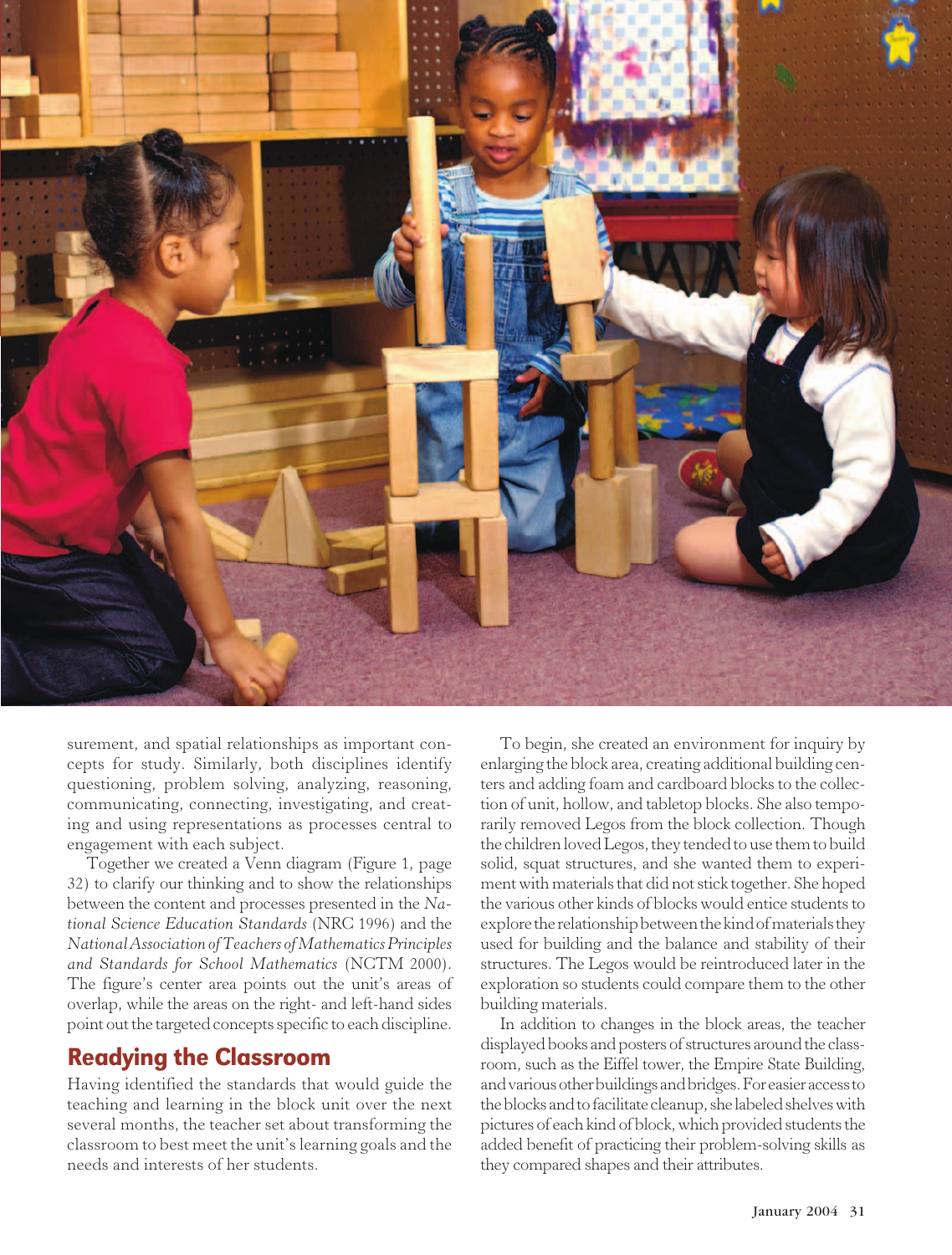# Figure 1.

This Venn diagram highlights the unit's relationships between science and math content and processes.



Before the unit began, we all worked with the blocks to explore how they balanced and how different designs and kinds of materials affected structures' stability. This experimentation was a big help when the classroom teacher later observed students' block play to consider the mathematics and science concepts they were exploring.

# Open Exploration

Twenty-four children, speaking eight different languages, arrived in the classroom in mid-September. For the first month of school, the teacher's goal was to engage students in building and provide opportunities for students to wonder, question, and develop initial understandings of properties of materials, stability, and balance.

Every day students explored, via trial and error, what the materials could and could not do. They discovered quite a bit about their triangle-shaped blocks. For example, they determined it's possible but not easy to balance a rectangular-shaped block on the point of a triangular one; they noticed that two triangular blocks together can be used instead of one square block, but only if the triangular blocks are laid on their flat sides. They agreed that triangular blocks are not strong when you try to stand them up as a square: the two triangles slip away from each other.

Every day at the class's morning meeting, the teacher got students excited about using the building materials.

She talked about the children's buildings or drawings from the previous day's block play and then shared a picture of an interesting building (the Taj Mahal, for example) or introduced a new kind of building material.

During the daily choice time or activity time (about an hour each day), the children worked in three block centers. During this time, she walked around the classroom, observing the different ways children built and expressing interest in students' block play. She asked children to tell her about their buildings, described interesting features of their structures aloud, and sketched and photographed children's buildings.

Toward the end of each week, she engaged children in talking about the patterns and designs they were using. These weekly "science talks" helped children articulate, examine, and defend their developing ideas about how to build strong buildings: what materials about how to build strong buildings: what materials

were best, and which blocks were good at the bottom. To stimulate these conversations, the teacher referred to the drawings and photographs and to excerpts from conversations she'd had with children about their structures' stability (for example, "You need to use big blocks on the bottom and smaller ones on top if you want to have a strong building" or "If it starts to wiggle,

you need to hold it with your hands"). As students became more comfortable with their building experiences, the teacher began to highlight the

Students collected and recorded data about their block structures by measuring, counting, and drawing.

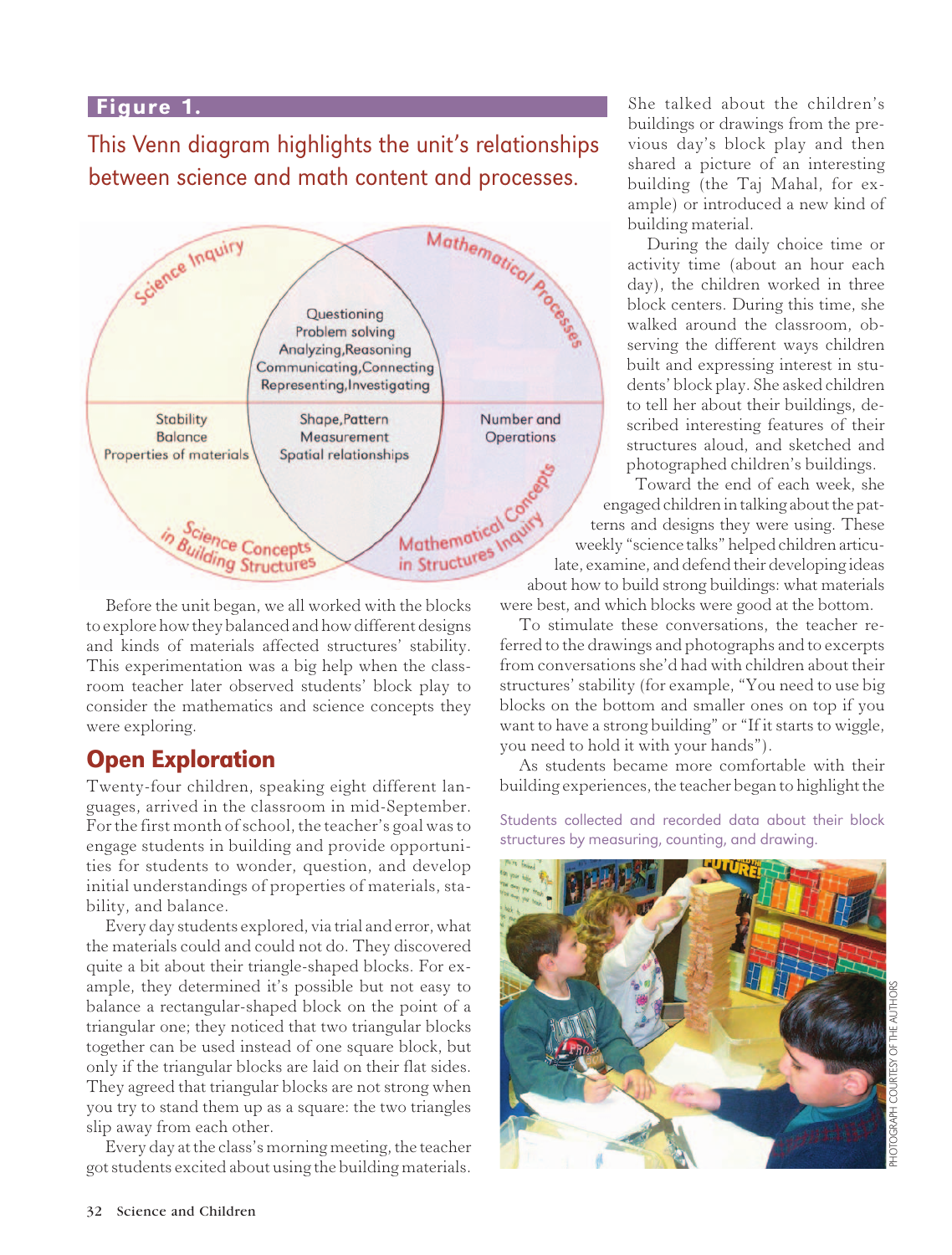science and mathematics in her children's open exploration of building structures.

She used comments like, "The block under your house makes for a strong foundation" and "The block between these walls is balancing on its end!" to focus attention on their structures' designs and stability and relative position in space. In so doing, she addressed a section of the NCTM geometry standard as she modeled vocabulary, such as *under* and *between,* that children need to learn as they talk about location and space.

As she communicated her interest in the various ways children had designed and balanced their structures, the teacher supported each child's development of new science and mathematics language and modeled its use. This enabled the children to communicate better with one another, an element of both the

*NSES'*s and the NCTM's communication standards.

Questioning and Investigating

A few weeks into the open exploration of building structures, the teacher noticed students' preoccupation with building straight up. She decided to help students focus their inquiry on the question they all seemed to be asking through their building behavior: How tall can we build?

She brought the children together and showed them photographs of the various towers they'd been building out of different kinds of blocks. She articulated their question, "How tall can we build?," and asked for predictions.

Some children used movement, some used numbers, and others described height in terms of other objects ("as tall as the door," for example) to answer how tall they could build. The teacher recorded students' ideas in words, numerals, and sketches, and she helped interested groups and individuals plan their investigation by working with them to figure out who was going to build where during the upcoming choice time. Children could select in which of the three different building centers they were going to work. Some children partnered up, others worked solo.

Now that the children's science investigation focused on a single question, the teacher facilitated this part of the inquiry differently. She used morning meetings for the next few weeks to refer children to the previous day's data, plan their day's work, or make predictions about what they might discover.

During choice times, she encouraged children to represent their towers' heights in two-dimensions and threedimensions, and she helped children measure their towers, count the blocks, and compare heights. And she used their weekly science talks to help students analyze their data and support their developing theories about building tall towers with evidence from their own experiences.



The students' preoccupation with building straight up led to the inquiry project, "How tall can we build?"

For example, in one science talk, the teacher shared photos and representations of the children's towers and, together, they compared the numbers of blocks on towers of different sizes. Students were able to easily observe that the taller towers had more blocks.

In another talk, students discussed which kinds of blocks**—**unit blocks or cardboard blocks**—**made the tallest towers. The teacher asked students probing questions, such as "Why do you think the cardboard blocks fell down more than these cylinders?," to encourage students to elaborate on their ideas. In this way, the teacher was able to shift the children's focus from the effects of design on their towers' height and stability to the effects of the properties of the building materials themselves on the stability of a tall structure.

As she worked with her class, the teacher deepened students' science and mathematics learning in several ways. For example, she

- Identified questions to focus the inquiry;
- Helped children collect data using photographs, drawings, models, counting, and measuring;
- Used informal conversations and whole-group science talks to help children communicate and analyze their data; and
- Encouraged students to use representations and other data to articulate theories they developed about how design and properties of materials affect a tower's stability.

Of course, by encouraging students to articulate theories and use evidence from their work to support their ideas she also addressed NCTM's process standards: reasoning and proof; data analysis and probability; and communication. Children also measured and counted with a purpose: to collect data that would help them answer